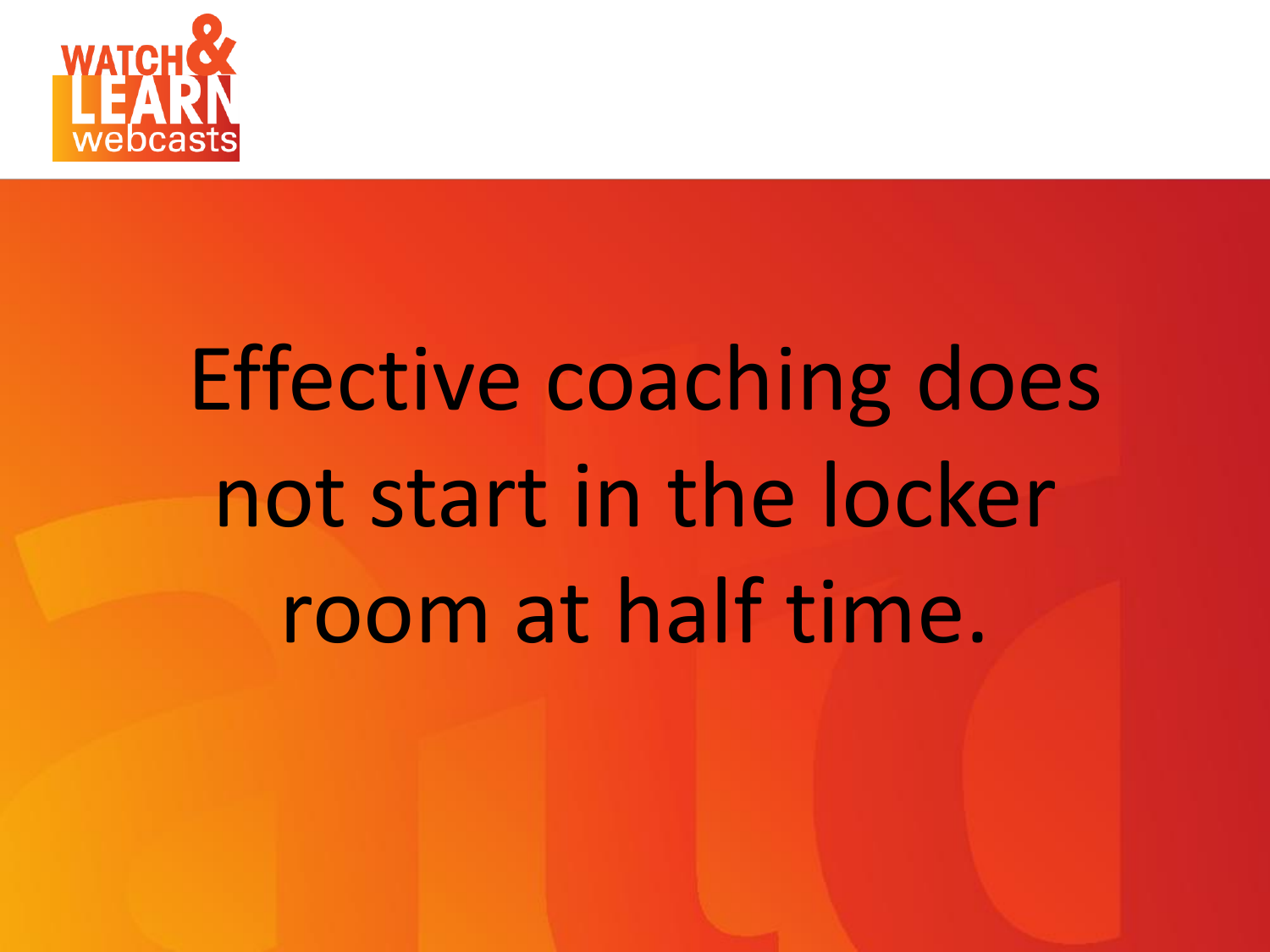#### Characteristics of Effective Coaches

You will answer yes or no…mental survey of your coaching abilities.

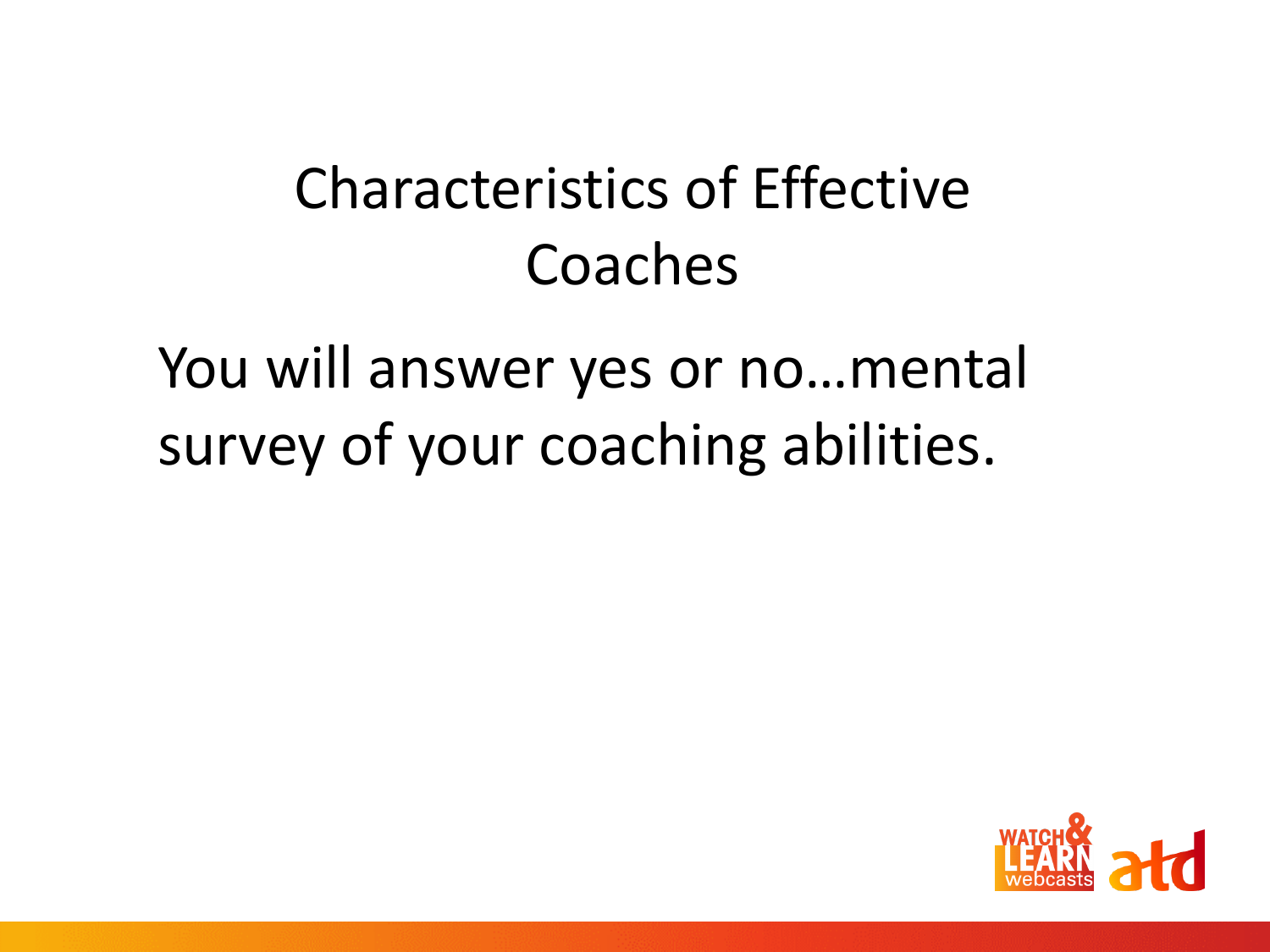### **Describe the Benefits of Coaching**

- 1. Builds employee skill level
- 2. Develops trust between employee and leader
- 3. Empowers employee [manage responsibilities]
- 4. Increases employee's motivation

5. Increases quality of tasks

<sup>6</sup>. Increases quality of communication

7. Increases innovative thinking

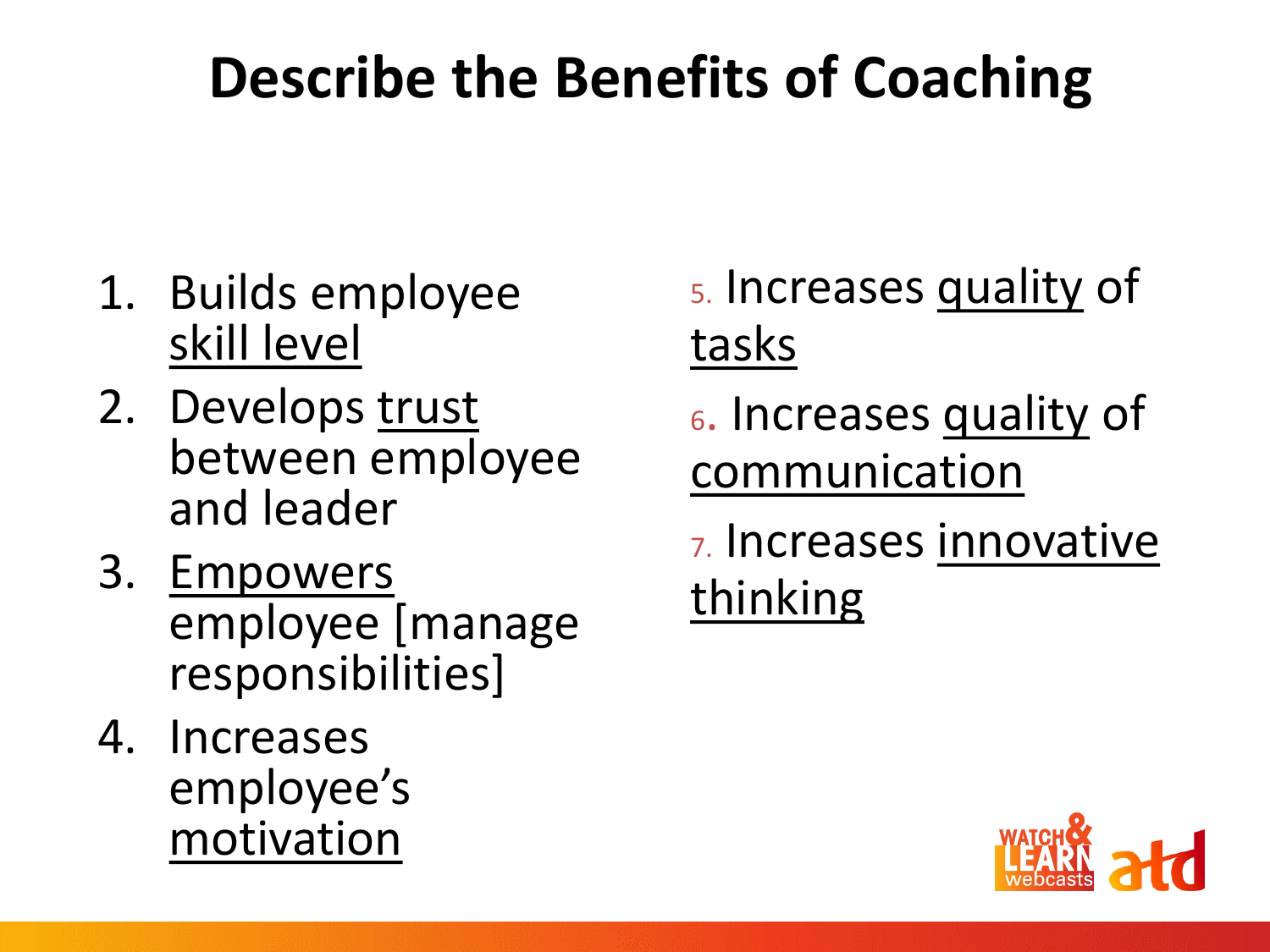Let's look at how you can prepare for formal coaching conversations by looking at page 1-2, "Coaching Checklist."

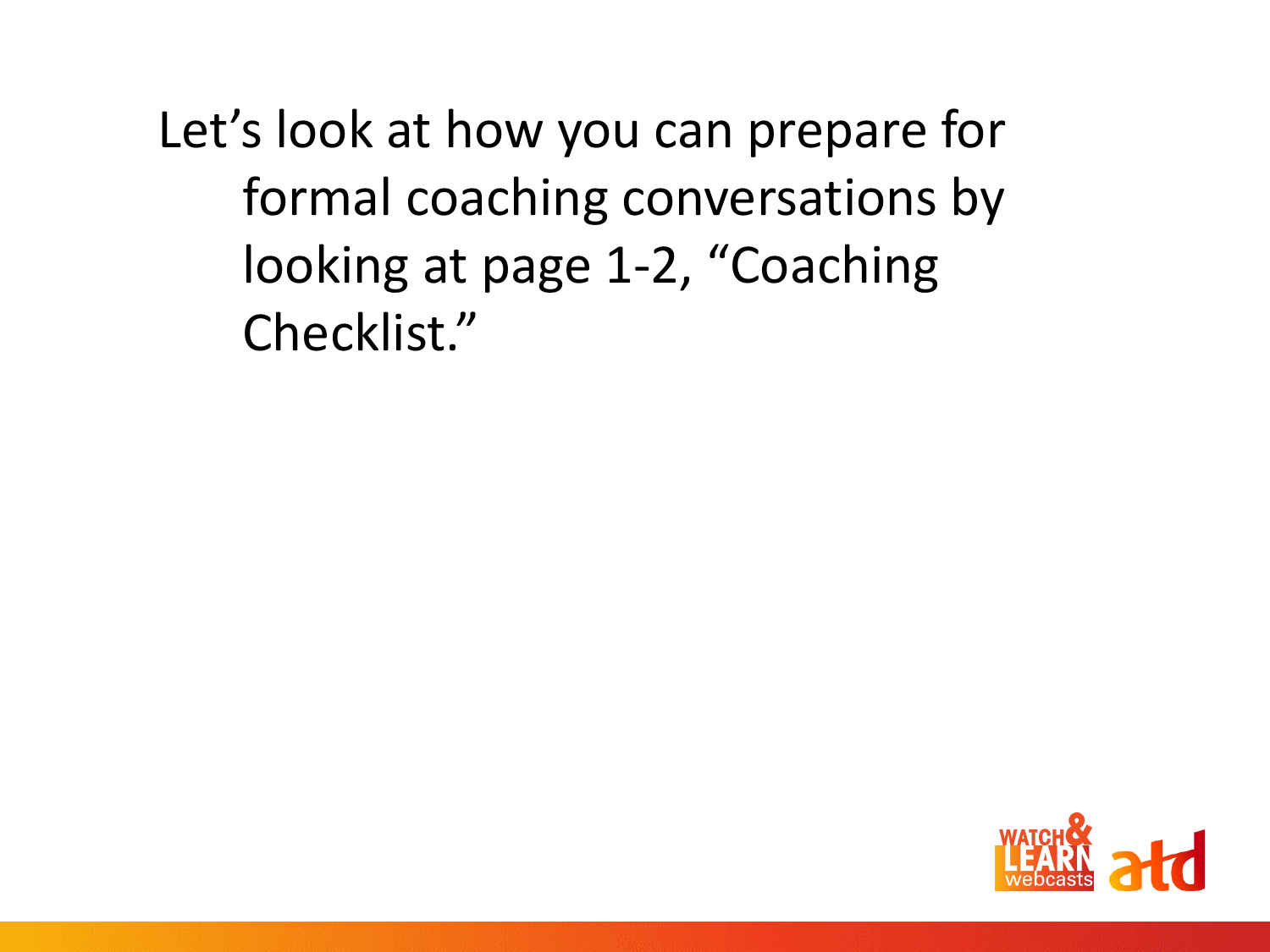#5 [coaching objective]: *Increase Diane's proficiency and confidence of facilitating and leading group discussion. Diane has strong conceptual knowledge about subject; hone facilitation skills .*

#6 [future performance expectations]: *To lead/facilitate a Leadership Development Strategic Planning workshop.*

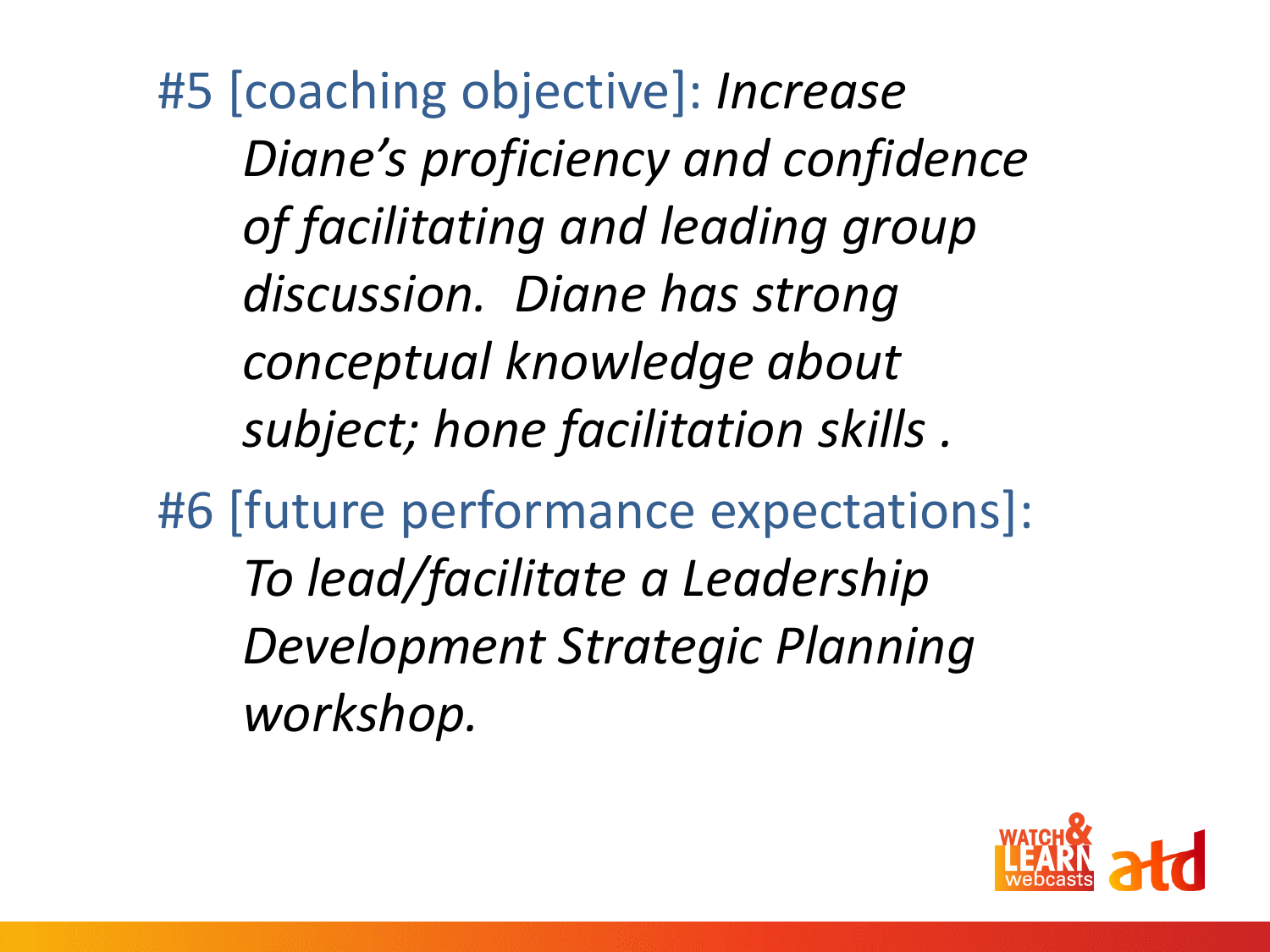## **Socratic Coaching - Questions**

*The hallmark of a great coach is not always giving the answer or being the expert.*

- Employee thinks and learns through use of questions.
- Employee reaches his/her own answers/conclusions.

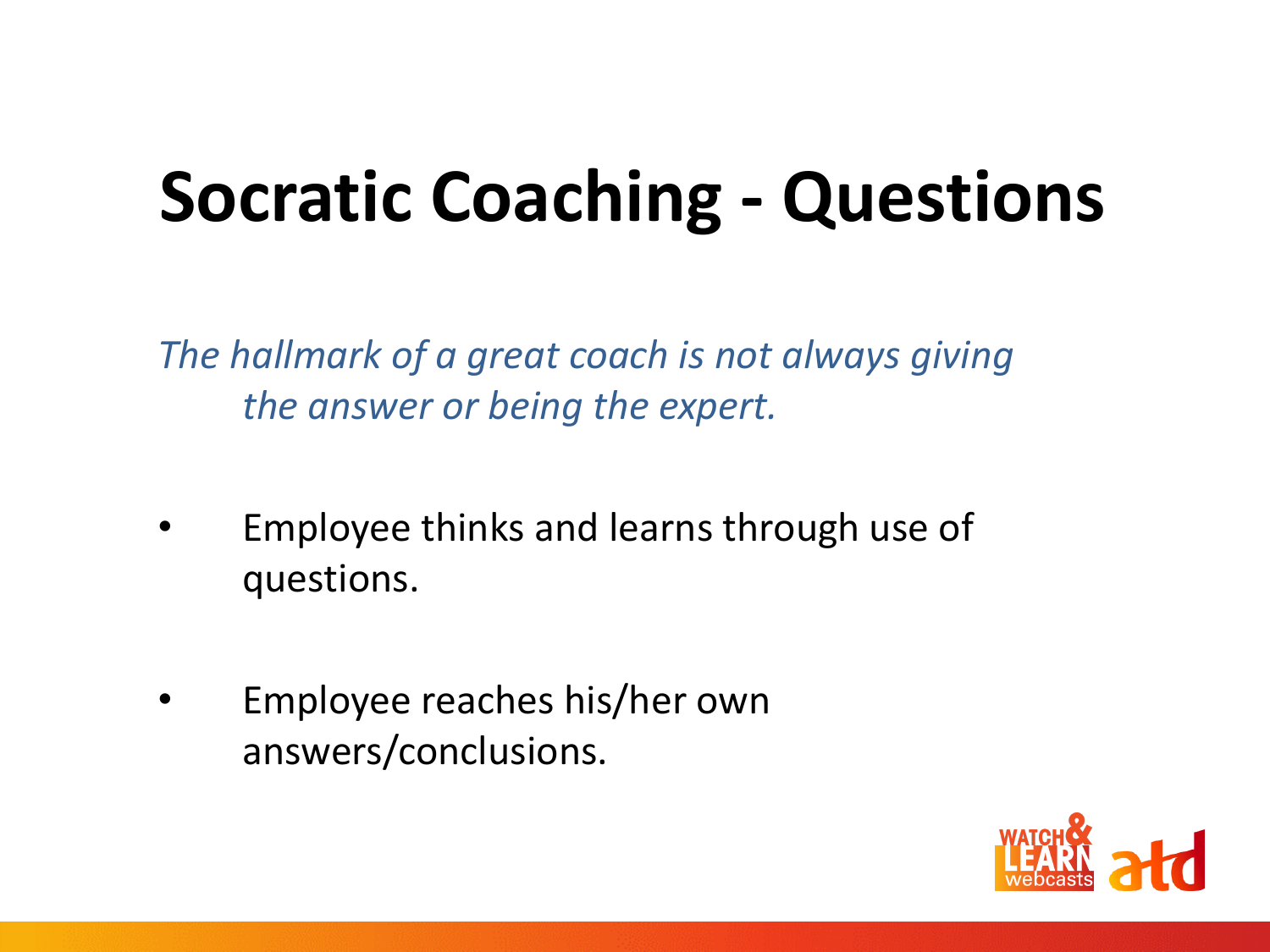## **No "Leading" Questions**

- Questions that include the answer within the question, i.e., "Don't you agree that my idea to have you work on your communication skills is exactly what's needed?"
- Questions that suggest the expected answer, i.e., "Everyone else has indicated that team cooperation is our problem. What do you think?"

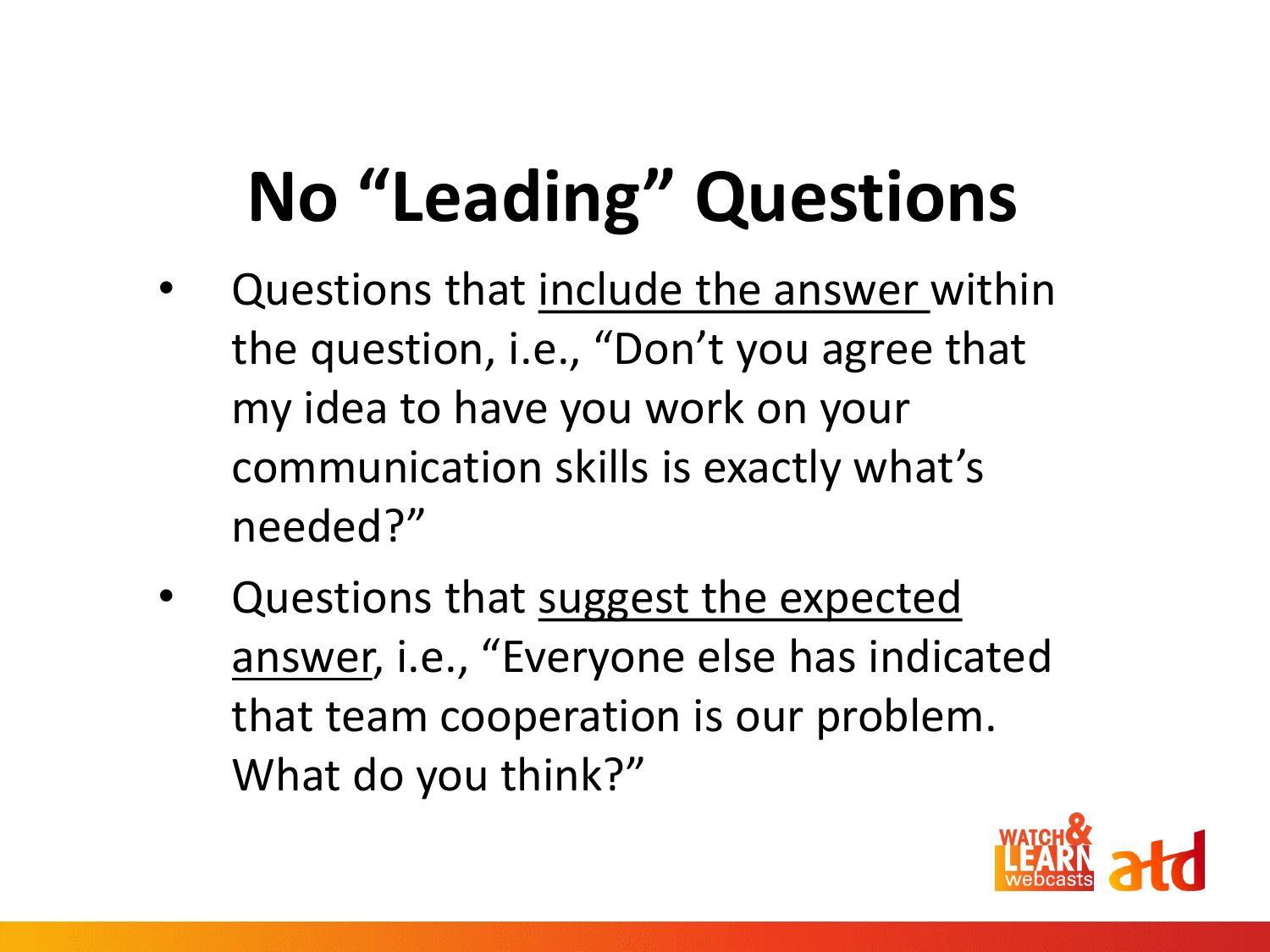## **Give a BEER**

**B**ehavior: discuss current performance behavior(s).

**E**ffect: current behavior on employee, others, you, customer, company.

**<sup>E</sup>**xpectation: future performance expectation(s) [employee's and leader's].

**Results: positive results for future performance<br>behaviors. Link results to success of employee,** team, company, customer, etc.

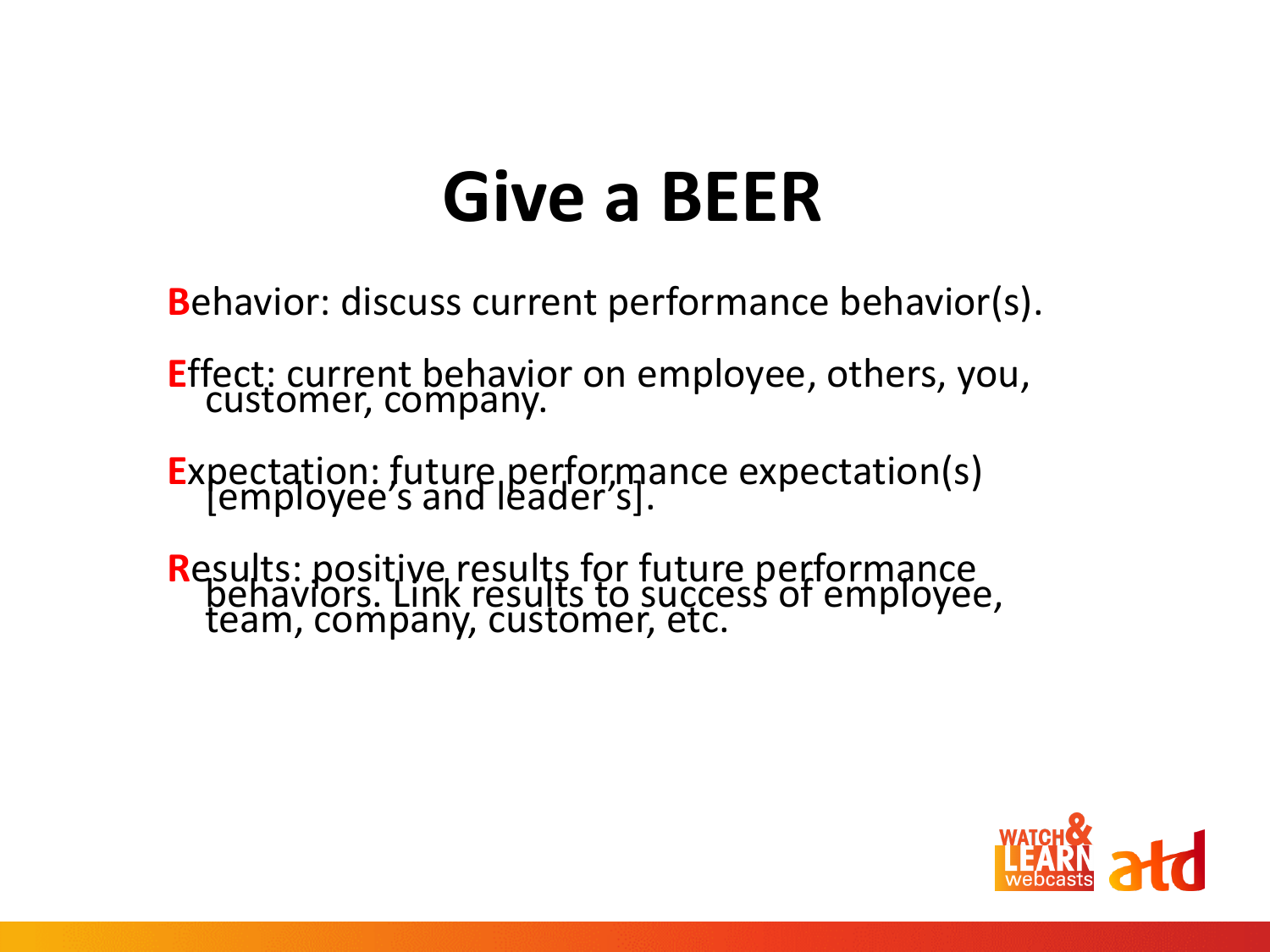## Positive Feedback Coaching

#### **Two types of reinforcement:**

- 1. Positive work performance (never let great work go unnoticed).
- 2. Efforts of working towards performance expectations (haven't completely attained expectations).

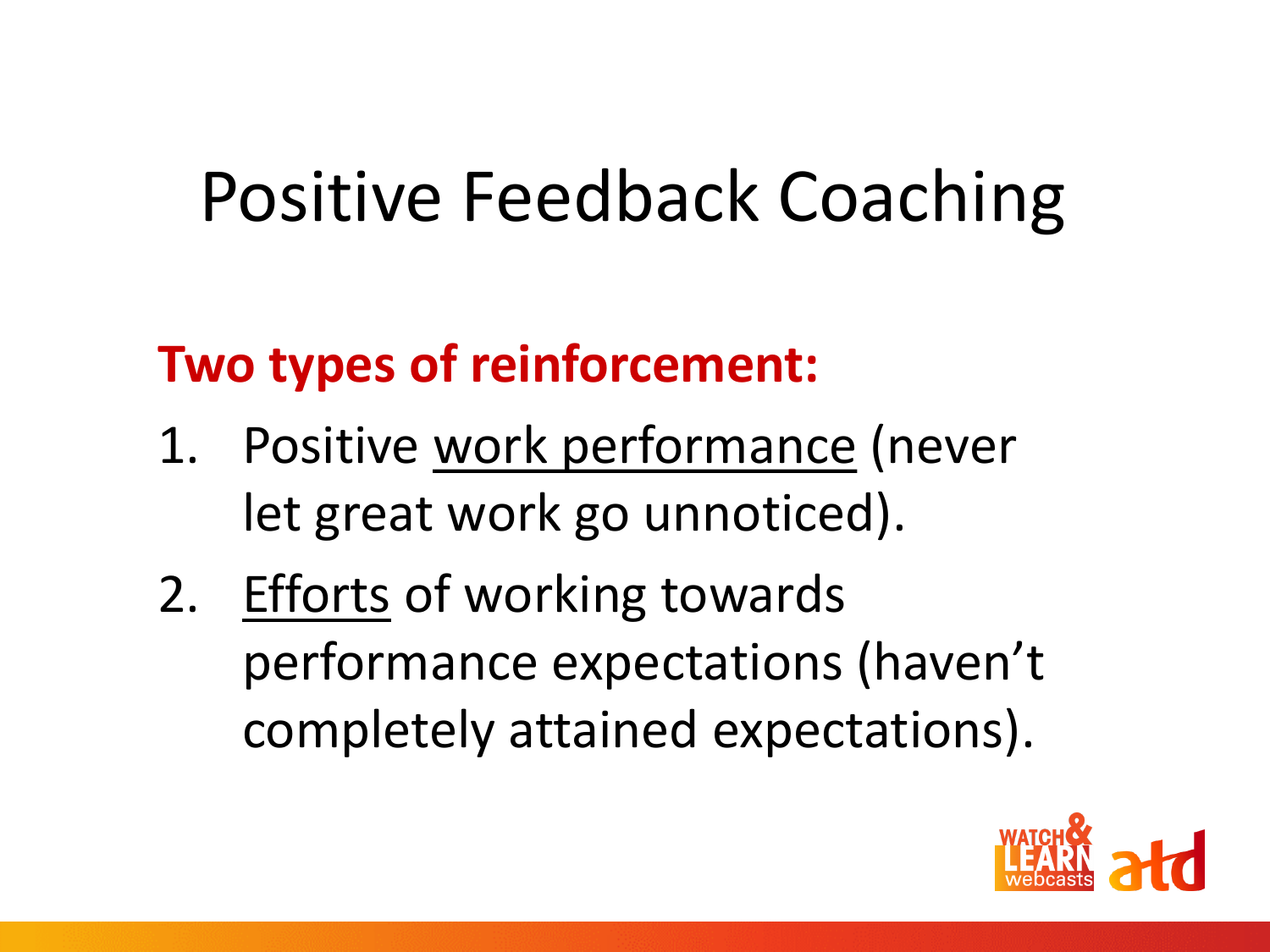#### **Vague Positive Feedback/Coaching**

- 1. "I noticed you've been trying."
- 2. "You did a great job."
- Choose one of the two vague statements.
- Write out how you would improve this feedback [add specifics from your work environment].

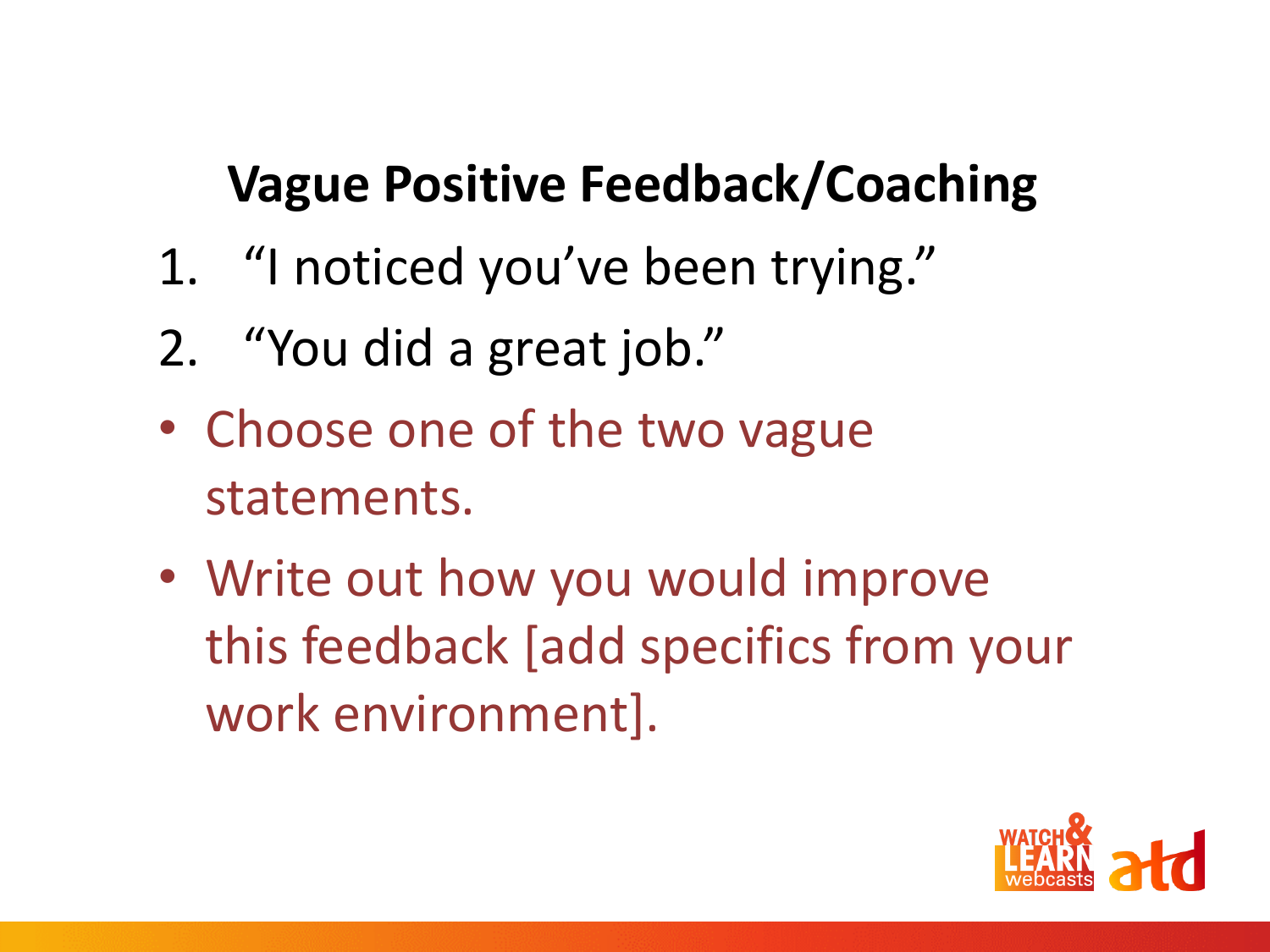#### **Specific Positive Feedback Coaching**

- 1. "I've noticed that you went out of your way to help Betty today when she had a problem updating the supplier information on the system. I'm impressed that you're making an effort to share your knowledge. Keep doing that!"
- 2. "You took the initiative and solved the customer's problem – fantastic! Thank you – that saved the team a lot of time!"

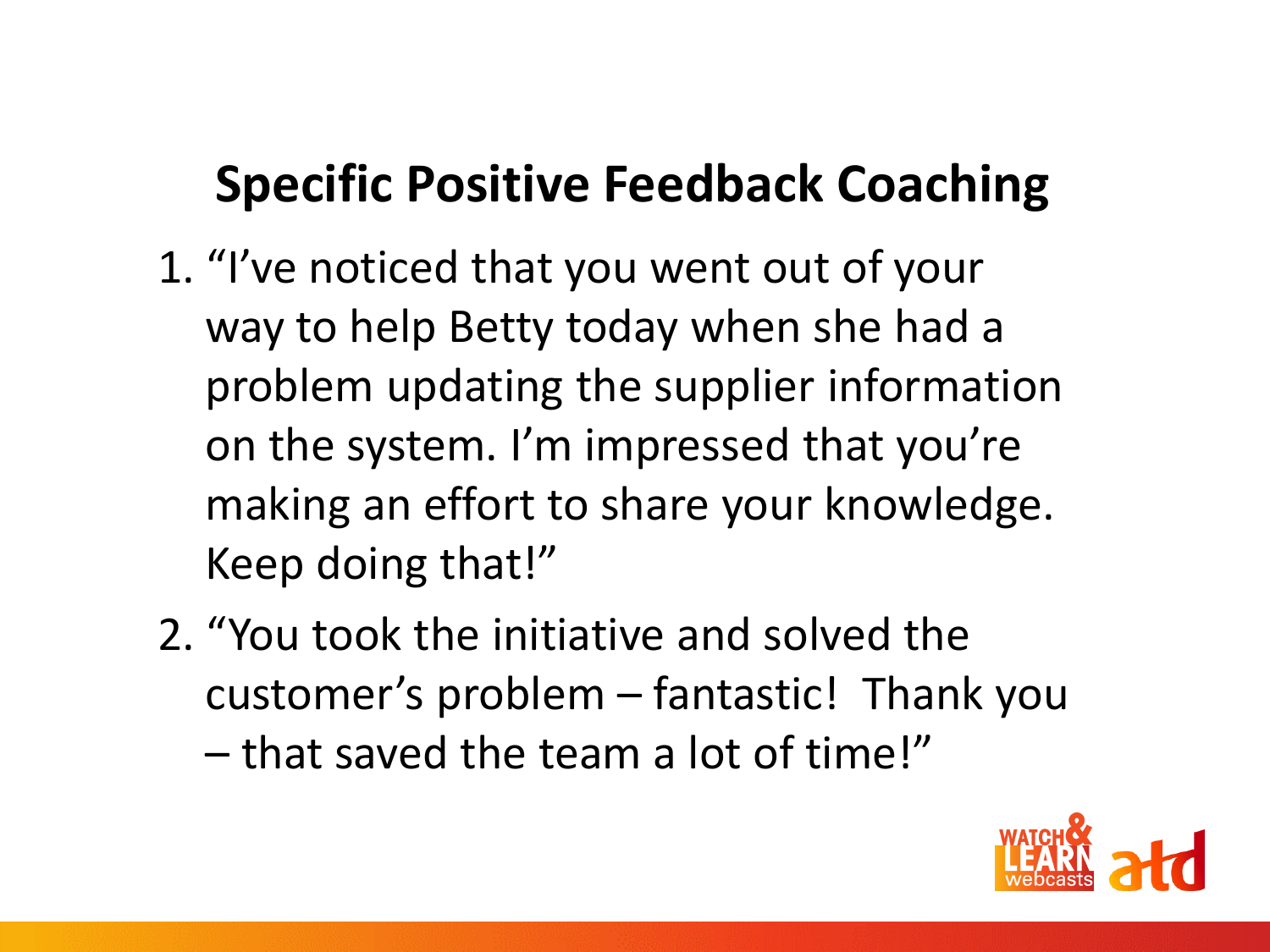#### **Vague Constructive Feedback /Coaching**

- 1. "You've got to work on your attitude."
- 2. "I'm just not seeing team player behaviors."
- Choose one of the two vague statements.
- Write out how you would improve this feedback [add specifics from your work environment].

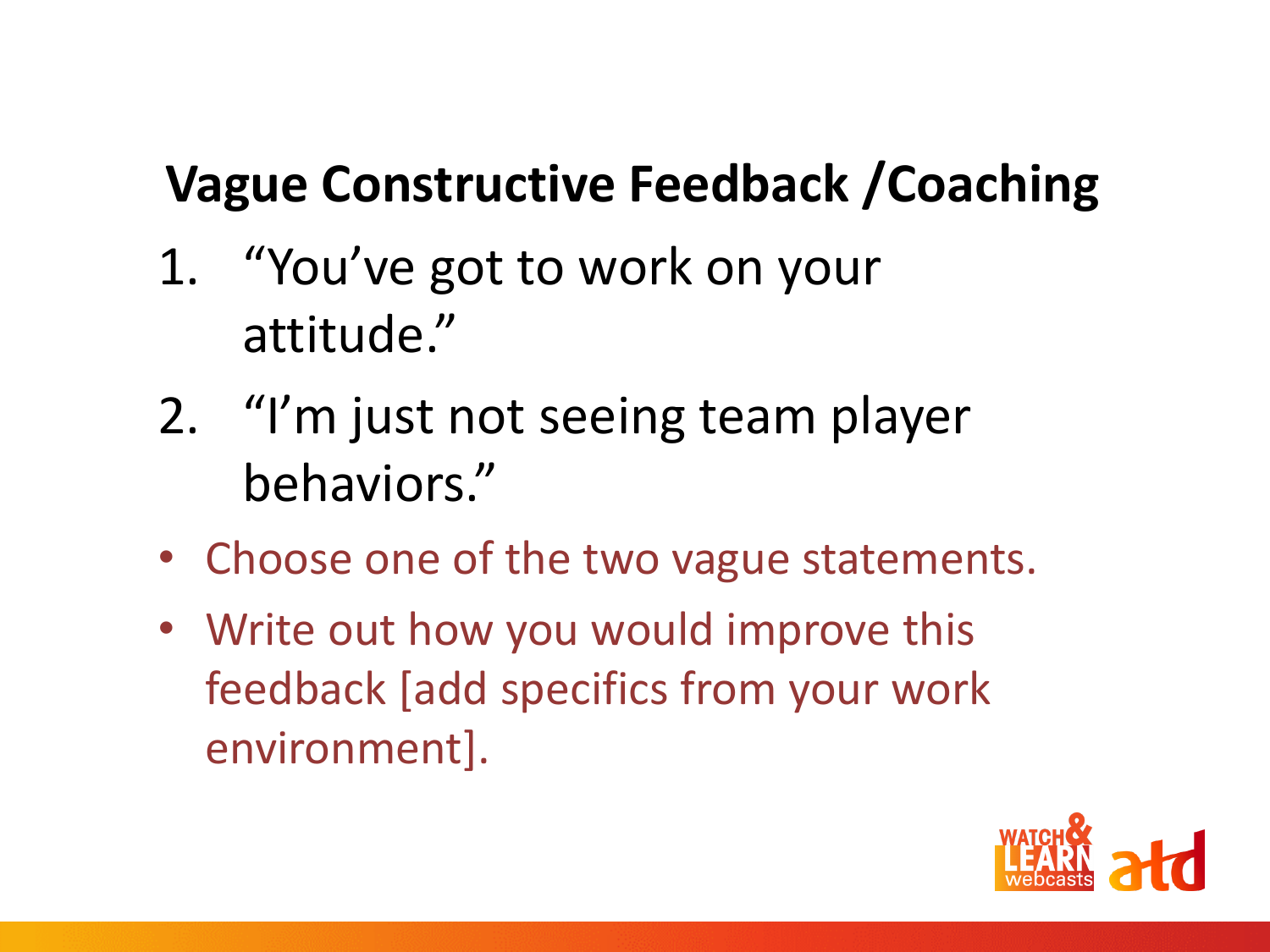#### **Specific Constructive Feedback /Coaching**

• ."Rita, since we've been going through our department restructuring it seems your willingness to jump in and help new team members has lowered, for example this week when… Perhaps I'm seeing things differently, what are your thoughts? [wait for response and respond] Your skills and knowledge are critical for the new team member's and our department's success. What can you do to make sure this happens? [wait for response and respond] We're in this together, so let's check in with each other this Friday to see how things are going for you."